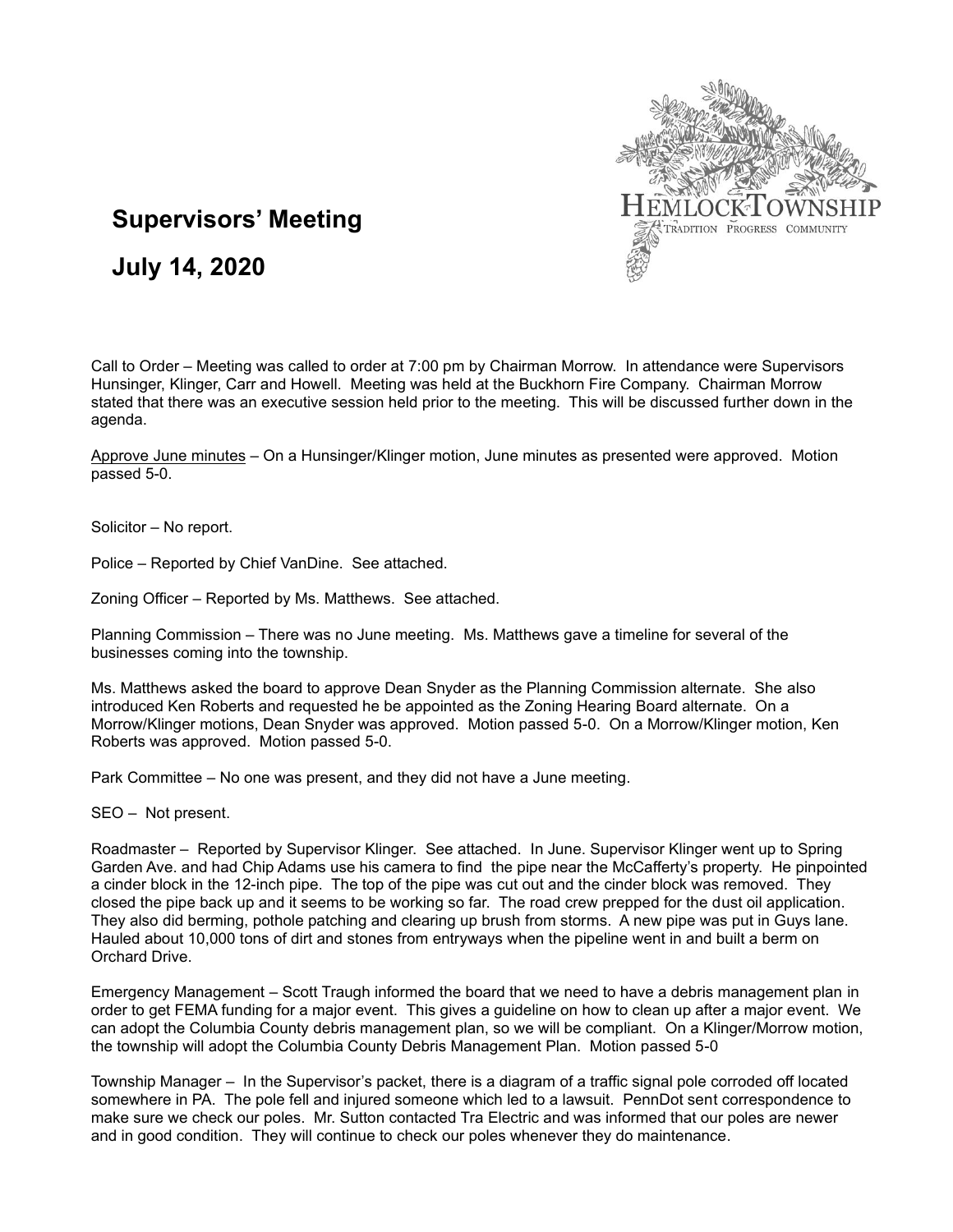Under USDA grants, Mr. Sutton learned that the township is above the income threshold for grants. Our revenue projections compared to last year – as of today we are \$60,000 behind last year. This includes real estate tax and earned income tax and cable franchise fees that we have not collected. Parking tickets are also lower, magistrate fines are lower. This is due to the Covid virus. We have saved about \$41,220 due to one police officer leaving and the road crew being laid off for several weeks.

Mark Minter from Fernville has been mowing the lot next to his house, Glen Mallard has been mowing the lot across the street and the vacant lot next to his house. Mr. Minter said he would mow the new lot across the street from his house. He asked if the road crew can get in with the backhoe and pull out the roots and then level the area off and reseed. Supervisor Klinger stated that the road crew can pull out the roots. Mr. Minter asked if the township would buy a mower and he would mow all the lots for free along with mowing the park for free. According to Solicitor Lewis, Mr. Minter would need to get liability insurance. Best way to handle it is to let him continue mowing like he has in the past. No mower will be purchased, and he will not be doing this under the direction of the township.

Mr. Sutton received an email from the Superintendent of the Millville School District. School is on schedule to start on August 27<sup>th</sup>, although he is not sure if it will be full school days or split days.

Tim Carr called to report low hanging tree branches on Dahl Road and the intersection of Dahl and Rambo. Supervisor Klinger will check it out and see what needs to be done. He will check with the person who does our tree work. Supervisor Morrow said if we need a bucket truck, to hire someone to do the work. Penn Line will be taking down dead ash trees in the vicinity of Dahl Road. If a tree is infringing on the power lines, the homeowner can call, and PPL will pay to have it removed.

Mr. Sutton feels we need to take serious look at having professional landscaping done at the township and police building. Mr. Sutton stated that the road crew is too busy doing their work and do not have time to do our landscaping. Supervisor Carr said that perhaps we can get someone local to come and give a quote and then proceed with this at the next meeting.

Mr. Sutton presented the financial report. See attached.

## **Citizen's Comments:** None.

### **Old Business:**

- 1. **Road Dust Material Update** There were ten authorized locations and one unauthorized location. Mr. Sutton spoke to the company that sprayed it and they will take that location off of their invoice. Mr. Sutton will speak to the homeowner and explain that this was a mistake made by the company and will not be an annual thing. Mr. Yodock requested the township spray some salt brine between his house and the Brokenshire residence on Orchard Drive as a test for dust suppression.
- 2. **Spring Garden Avenue Drain Issue** Discussed above.

### **New Business:**

3. **Resolution 07-14-2020 – Steven J. Roberts Driveway Access** – When our engineer was preparing the site plans for each property to be demolished, we realized that the driveway at 239 Drinker Street is part a property we own. This is usually not allowed by FEMA. Solicitor Lewis researched it and said this has been used like this for the past twenty-two years. Mr. Roberts signed an easement agreement and once we approve it, we will send this to FEMA. On a Carr/Hunsinger motion, Resolution 07-14-2020 is approved. Motion passed 5-0.